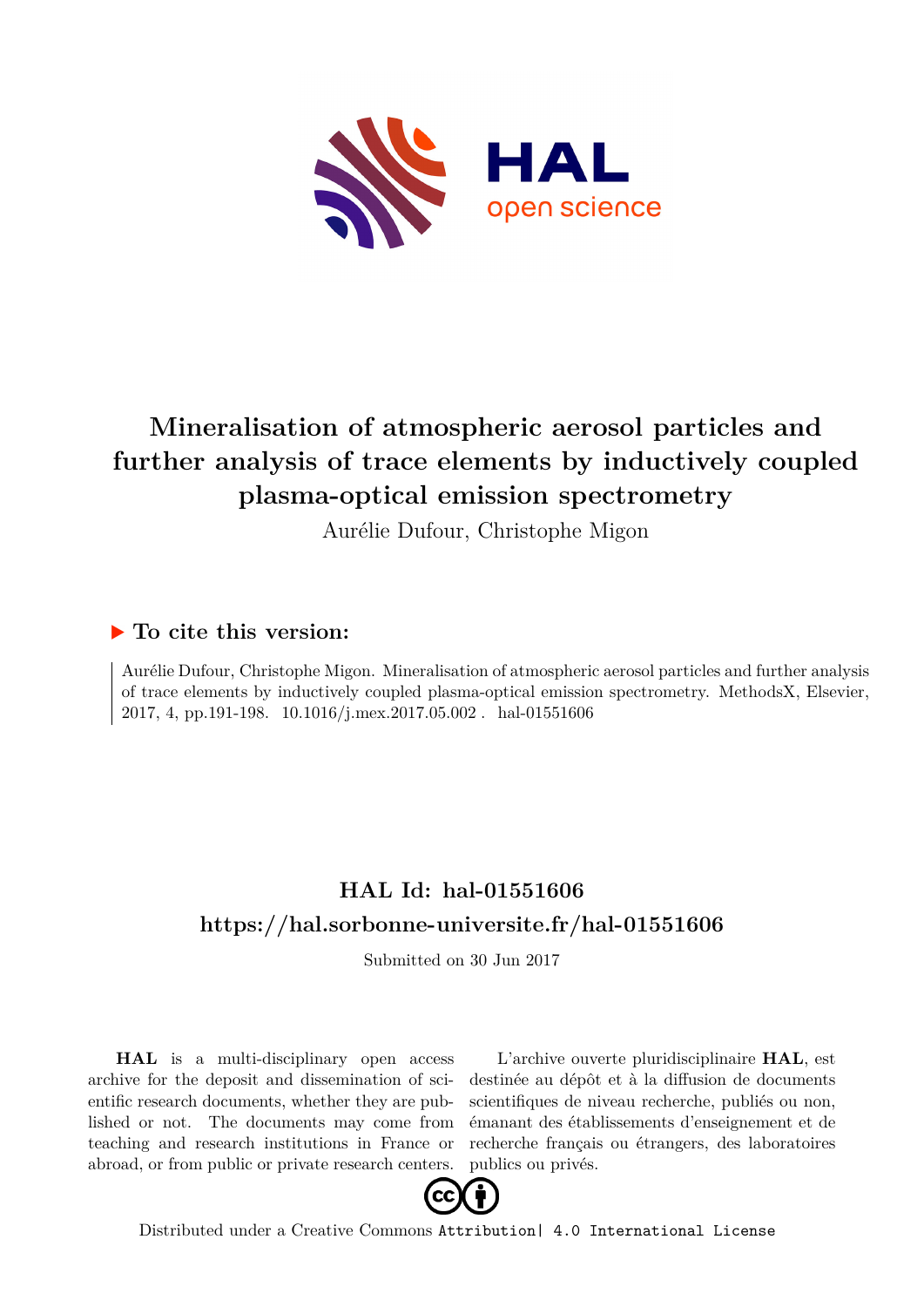#### [MethodsX 4 \(2017\) 191](http://dx.doi.org/10.1016/j.mex.2017.05.002)–198



Contents lists available at ScienceDirect

### **MethodsX**

journal homepage: <www.elsevier.com/locate/mex>

Method Article

### Mineralisation of atmospheric aerosol particles and further analysis of trace elements by inductively coupled plasma-optical emission spectrometry



### Aurélie Dufour<sup>a,b,\*</sup>, Christophe Migon<sup>a,b</sup>

<sup>a</sup> Sorbonne Universités, UPMC Université Paris 06, UMR 7093, LOV, Observatoire Océanologique, F06230, Villefranche sur mer, France<br><sup>b</sup> CNRS, UMR 7093, LOV, Observatoire Océanologique, F06230, Villefranche sur mer, France



#### ABSTRACT

Several protocols using different treatments (various mixtures of acids at different temperatures for mineralisation) or using several analysis instrumentations were tested with the aim to define the method allowing the analysis of some groups of elements. This study proposes a protocol of sample treatment and analysis permitting in a single batch the determination of 16 elements (Al, As, Ba, Cd, Co, Cu, Fe, K, Mg, Mn, Na, Ni, Pb, Ti, V and Zn) with different chemical features such as volatile or refractory trace elements. This method is specifically adapted to chemical matrices found in unpolluted to moderately polluted atmospheric aerosol samples. Aerosol samples were digested using a mixture aqua regia/hydrofluoric acid at 130 °C during 2 h, and were then analysed with specifically tuned inductively coupled plasma-optical emission spectrometry.

 Reduction of costs: use of hot block, use of inductively coupled plasma-optical emission spectrometry (ICP-OES), easiness, reliability and adaptability to routine analysis

<http://dx.doi.org/10.1016/j.mex.2017.05.002>

<sup>\*</sup> Corresponding author at: Observatoire Océanologique de Villefranche sur mer, Laboratoire d'Océanographie de Villefranche sur mer, CNRS UMR 7093, 181, Chemin du Lazaret, Bâtiment Jean Maetz, 06230 Villefranche sur mer, France.

E-mail address: [dufour@obs-vlfr.fr](undefined) (A. Dufour).

<sup>2215-0161/© 2017</sup> The Author(s). Published by Elsevier B.V. This is an open access article under the CC BY license ([http://](http://creativecommons.org/licenses/by/4.0/) [creativecommons.org/licenses/by/4.0/](http://creativecommons.org/licenses/by/4.0/)).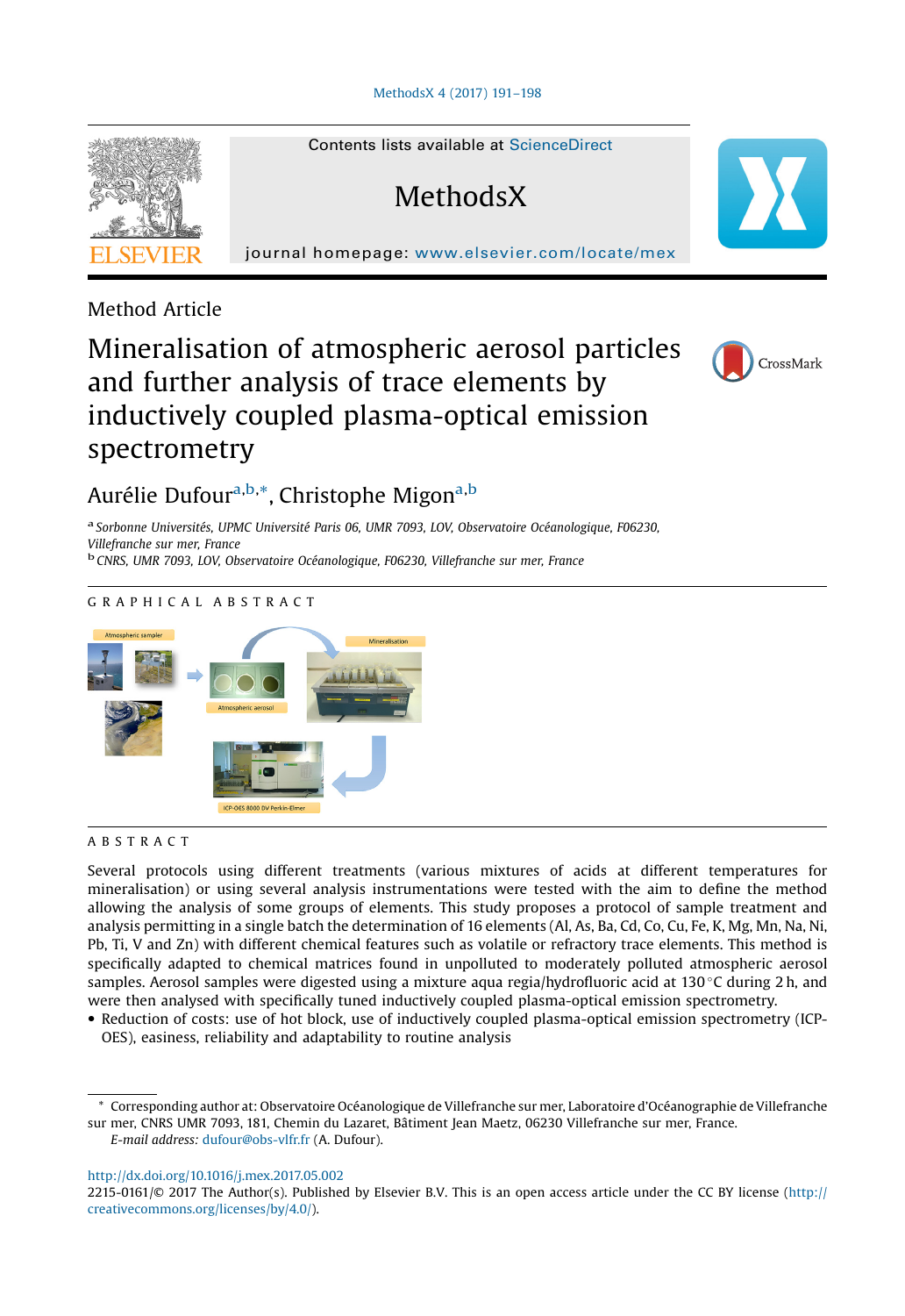- Digestion of up to 54 samples at the same time in 2 h and low amount of material required, only 10 mg is necessary.
- Better accordance with Occupational Health and Safety requirements (reduced use of acids, in particular HF, no use of high-pressure Teflon bombs).

Article history: Received 28 February 2017; Accepted 22 May 2017; Available online 13 June 2017

#### Method details

The analysis of atmospheric aerosol samples collected on filters may sometimes be a difficult challenge, owing to the combined effects of chemically resistant matrices potentially present in the atmospheric aerosol (alumino-silicates, oxides, sea-spray, organic compounds [1]), low quantities of collected material (of the order of few milligrammes, typically) and trace/ultra-trace elemental concentrations encountered (of the order of few  $\mu$ g L<sup>-1</sup>, typically). Attempts to totally digest these matrices with a single protocol may lead to signal losses, therefore yielding low recoveries and hence underestimated measurements. Non-destructive analytical techniques such as X-ray fluorescence, proton-induced X-ray emission (PIXE) are currently being developed which skip the mineralisation phase, but their detection limits are still too high given the elemental concentrations found in the atmospheric aerosol: below  $100 \text{ ng m}^{-3}$ , the degree of overestimation by Energy Dispersive X-ray Fluorescence (EDXRF) increases when concentrations decrease [2]. In addition, the non-uniformity of elemental distribution on filters may lead to erroneous results [3]. Therefore, mineralisation remains a crucial, and unavoidable phase in the preparation of natural particulate samples for elemental analysis.

The present work proposes an alternative, tentatively all-purpose mineralisation protocol (the splitting of samples into sub-samples by cutting filters is banned because of the non-uniform distribution of matter  $[4]$ ), followed by an analytical method specifically adapted to trace elements in atmospheric particulate samples.

#### Materials and methods

#### Reagents, standards and materials

All reagents (HCl 30%, HNO<sub>3</sub> 65%, HF 40%) were provided by Merck (Darmstadt, Germany), quality Suprapur<sup>®</sup>. Water was de-ionised by a Direct 8 Milli- $Q^®$  Gradient System (Millipore), resistivity 18 MW cm. Calibrations were performed using ICP multi-element standard solution VIII CertiPUR<sup>®</sup> (Merck) and mono-elemental solutions for V and Ti (CertiPUR®, Merck). The concentrations of commercial standards concentration were  $1 \text{ g L}^{-1}$ .

Standard Reference Material (SRM) samples were used. Particulate urban matter samples were provided by NIST (National Institute of Standards and Technology, Gaithersburg, MD, USA): The matrices of 1648 and 1648a NIST samples are similar to those of most of atmospheric airborne particles. Owing to the relative scarcity of atmospheric aerosol SRM samples, NIST SRM samples present a wide spectrum of certified metals, and are representative of the type of aerosol usually encountered in non-urban but non-remote coastal regions. Moreover, these SRM samples exhibit different solubilities [5]. The use of 100 mg of SRM is recommended for the purpose of method validation, but other studies have reported good and reproducible results with lower (5–10 mg) sample mass  $[1,6]$ . Swami et al.  $[7]$  and Yang et al.  $[6]$  also reported that 0.5 mL of HF would be sufficient for complete recovery from silicate matrix samples (with using 5–10 mg of NIST 1648). We used in the present work 10 mg SRM. This amount can be likened to the average aerosol mass collected

<sup>© 2017</sup> The Author(s). Published by Elsevier B.V. This is an open access article under the CC BY license ([http://](http://creativecommons.org/licenses/by/4.0/) [creativecommons.org/licenses/by/4.0/\)](http://creativecommons.org/licenses/by/4.0/).

ARTICLE INFO Method name: Determination of trace elements in the atmospheric aerosol Keywords: Mineralisation protocol, Atmospheric aerosol, Trace metals, Inductively coupled plasma-optical emission spectrometry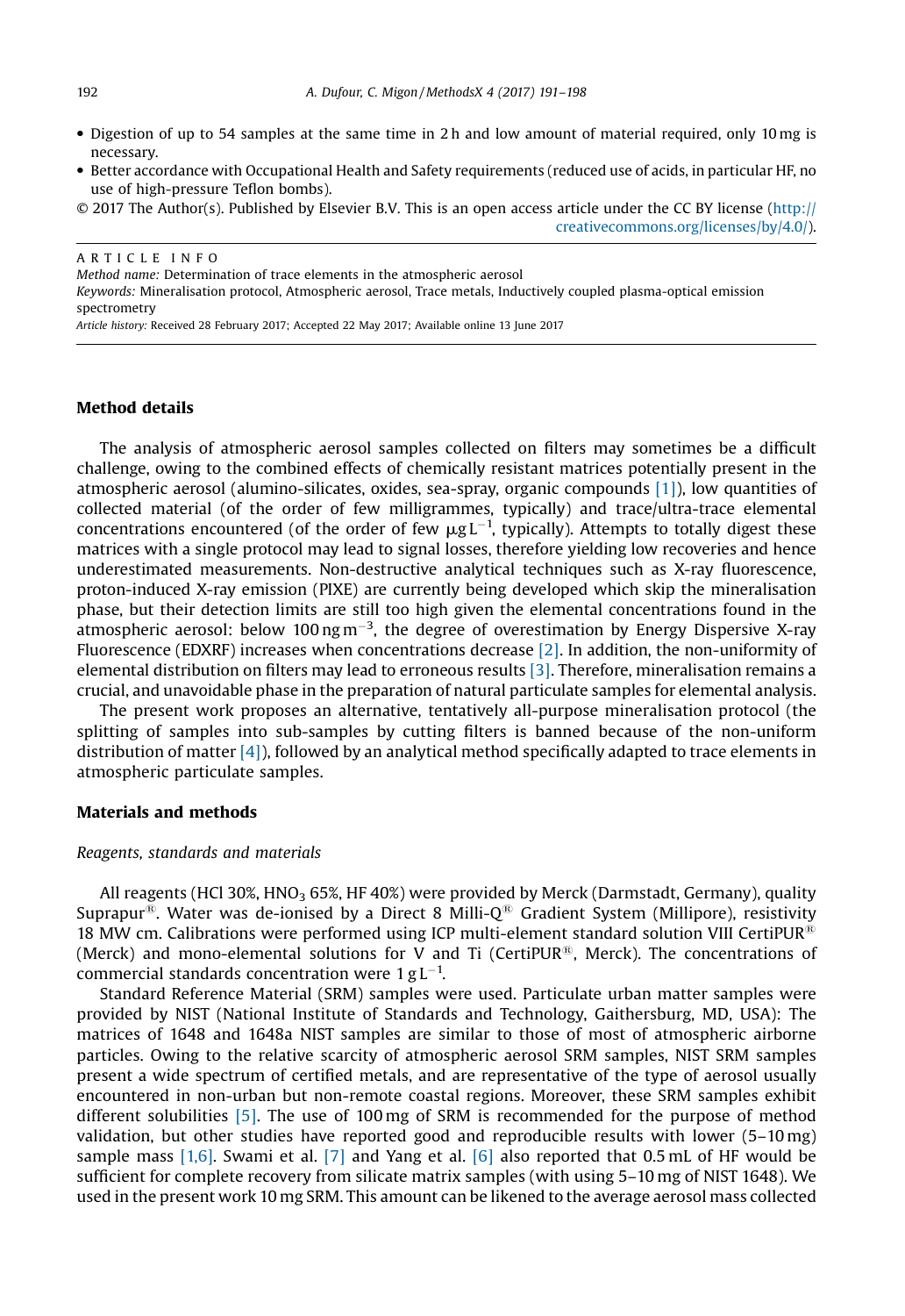| ۰. | I |
|----|---|
|    |   |

| Sample introduction, plasma and data acquisition |                                     |  |  |  |
|--------------------------------------------------|-------------------------------------|--|--|--|
| RF power                                         | 1450 W                              |  |  |  |
| Nebuliser gas flow                               | $0.55$ L min <sup>-1</sup>          |  |  |  |
| Auxiliary gas flow                               | $0.2$ L min <sup>-1</sup>           |  |  |  |
| Plasma gas flow                                  | $10$ L min <sup>-1</sup>            |  |  |  |
| Pump flow rate                                   | $1$ mL min <sup>-1</sup>            |  |  |  |
| Sample flow                                      | 1 mL min <sup><math>-1</math></sup> |  |  |  |
| Plasma view                                      | Axial view                          |  |  |  |
| Peak processing                                  | Peak area                           |  |  |  |
| Points per peak                                  | 5 pts                               |  |  |  |
| Plasma equilibration                             | 10 <sub>s</sub>                     |  |  |  |
| Integration time                                 | Min: 0.1 s Max: 5 s                 |  |  |  |
| Replicates                                       | 3                                   |  |  |  |

Table 1 ICP-OES PE optima 8000 DV operating conditions.

after a one-week sampling. We obtained very good precision with the small sample mass used throughout our recovery experiments (see Validation method). These SRM samples were used to define the mineralisation protocol offering the best compromise to digest a variety of trace elements (See comparative methods in Supplementary material).

SRM B-3 samples were also used. They were provided by the Department of Occupational Hygiene National Institute of Occupational Health, Oslo (Norway). Trace element concentrations on this filter correspond to the threshold limit value of contaminations in workroom atmospheres. Certified samples for aerosol are rare, and even more natural atmospheric matter SRM samples. SRM B-3 can therefore be used for chemical matrices found in unpolluted atmospheric aerosol samples.

The SRM sample TM-28.4 lot 0914 (Lake Ontario water) was provided by the National Research Council, Ottawa (Canada), and 1643e (artificial freshwater) was provided by the NIST. These two latter samples were used to design the proposed analytical method and control its accuracy.

Blank values were measured from cellulose acetate filters Sartorius SM 11106 (porosity 0.45  $\mu$  m, diameter 47 mm). Cellulose acetate filters were used as they completely digest in acidic mixtures, and because their metal content is compatible with trace metal analysis [4,8].

To obtain the lowest blank values, filters were washed in a 5% hydrochloric acid bath for 2 h, rinsed with Milli- $Q^{\textcircled{\tiny{(B)}}}$  water and dried under a laminar flow. Because the filter may become brittle, it is recommended not to exceed a soaking time of more than 4 h.

All analyses were carried out under laminar airflow benches in a class-100 clean room.

The whole material was washed for 3 days in a 10% nitric acid bath, then rinsed with Milli-Q<sup>®</sup> water and dried under a laminar flow hood.

#### Hot block

A 54-Well HotBlock<sup>®</sup> Environmental Express hot block was used. Its large capacity enables to digest up to 54 samples simultaneously, and it is made of corrosion-resistant graphite and Kydex<sup>®</sup> to prevent metallic contamination. It is approved by the Environmental Protection Agency (EPA) and recommended to achieve EPA methods 3005 (water), 3010 (aqueous solution samples), 3050A and 3050B (sediment, sludge and soils), 200.2 and 200 (sample preparation). The heater mat provides uniform heat distribution to all samples throughout the digestion process, requiring less energy and radiating less heat than acid digestion with hot plates. The hot block maintains a setpoint of  $\pm 0.1$  °C and permits sample consistency of  $\pm$ 1.5 °C. The stability of temperature allows all samples being digested to evaporate at a similar rate, providing better recoveries and preventing cross contaminations.

To better prevent contamination, the hot block was put inside the HEPA filtered AirLite hood.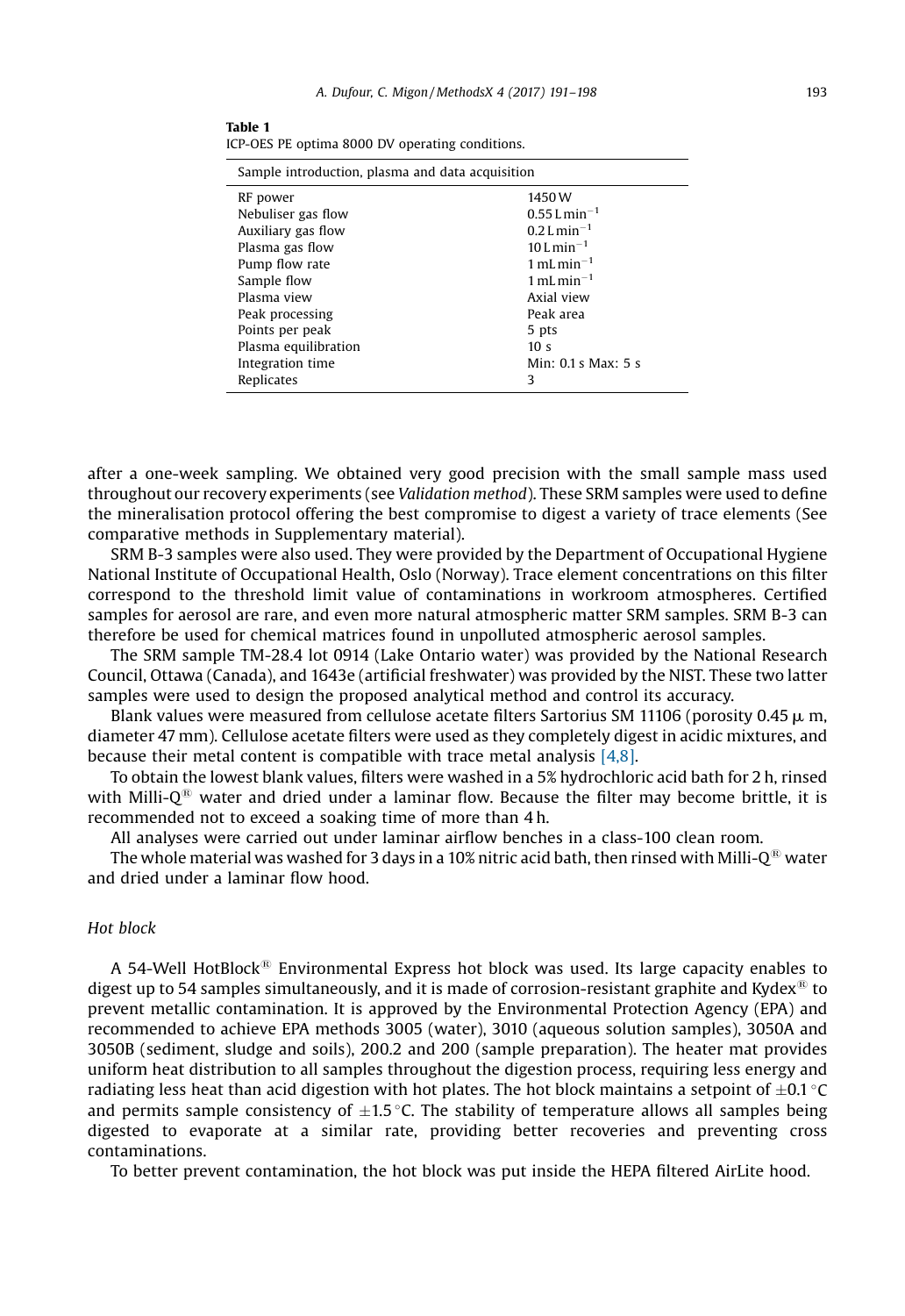All digestions were performed in 60 mL Teflon bottles (Nalgene<sup>®</sup>) overcome with a cap reflux condenser to promote a gentle refluxing.

#### Inductively coupled plasma-optical emission spectrometer

Solutions of mineralised metals were analysed by a Perkin Elmer Optima 8000 DV inductively coupled plasma-optical emission spectrometry (ICP-OES). This instrument was equipped with a Meinhard<sup>®</sup> concentric nebuliser type A3 and a cyclonic spray chamber that provide excellent sensibility and precision for aqueous solutions. A AS-90 series autosampler was used, which included a sample tray and a motorised sampling arm with attached Teflon<sup>®</sup> probe. The entire system was controlled by winlab32 software.

The optimal operating conditions are listed in Table 1.

All calibrations and blanks were prepared in Milli-O $^{\circledR}$  water acidified with nitric acid 65% to obtain a final solution of 2% nitric acid.

Calibration curves for Cd, Co, Ni, V, and As ranged from 5 to 100  $\mu$ g/L, from 5 to 5000  $\mu$ g/L for Ba, Cu, Mn, Ti, K, Mg, Na, Pb, and Zn, and from 5 to 10 000  $\mu$ g/L for Al and Fe.

The calibration standards were stored in Teflon bottles. Linearity value for calibration curve of each metal was  $1 > r^2 > 0.99$ .

Low- and high- concentration standards (Reslope standards) were analysed after the calibration, and subsequently after every 10 samples to evaluate the drift of the instrument. If the drift was >5%, the instrument was calibrated again, and the last 10 samples were re-analysed. Also, a calibration check with SRM TM-28.4 lot 0914, and NIST 1643e was performed to evaluate the relative error.

#### Procedure

All samples (natural aerosol samples + SRM samples) were dissolved by acid treatment by sets of 54 samples, including two blank filters, and two reagent blanks.

- 10 mg of NIST 1648 and 1648a were weighed on a filter with a Mettler Toledo XS205 precision balance.
- Each filter was folded into 4 and introduced into an acid-cleaned Teflon bottle (60 mL).
- The acid mixture was added: Aqua regia + HF  $(1.5 \text{ mL HCl } 30\% + 0.5 \text{ mL HNO}_3 65\% + 0.5 \text{ mL HF } 40\%).$
- The set of bottles was put in ultrasonic bath during 10 min.
- Each Teflon bottle was placed in the block digester and overcome with a cap reflux condenser.
- Temperature programmes were set to 130 °C. To avoid the projection of sample particles, the temperature was progressively elevated:  $2^{\circ}$ C min<sup>-1</sup> to attain 130  $^{\circ}$ C and be maintained at this temperature during two hours.
- A residue was obtained and dissolved with 1.5 mL HNO<sub>3</sub> (65%), ultrasonically agitated for 15 min, and made up to volume with 10 mL of Milli- $Q^{\text{B}}$  water.
- The solution was finally stored in an acid-cleaned polypropylene tube (15 mL) and kept in the refrigerator at  $4^{\circ}$ C until analysis.

Other tested protocols can be found in the Supplementary material section.

#### Methods validation

Validation of the mineralisation protocol

Digestion methods were validated by analysing SRM 1648 and 1648a samples.

Results from this mineralisation method agree well with the certified values (Table 2), except for the case of As in SRM 1648a (recovery: 84%). However, results are acceptable with SRM 1648 and the three SRM filters (recovery between 90 and 94%).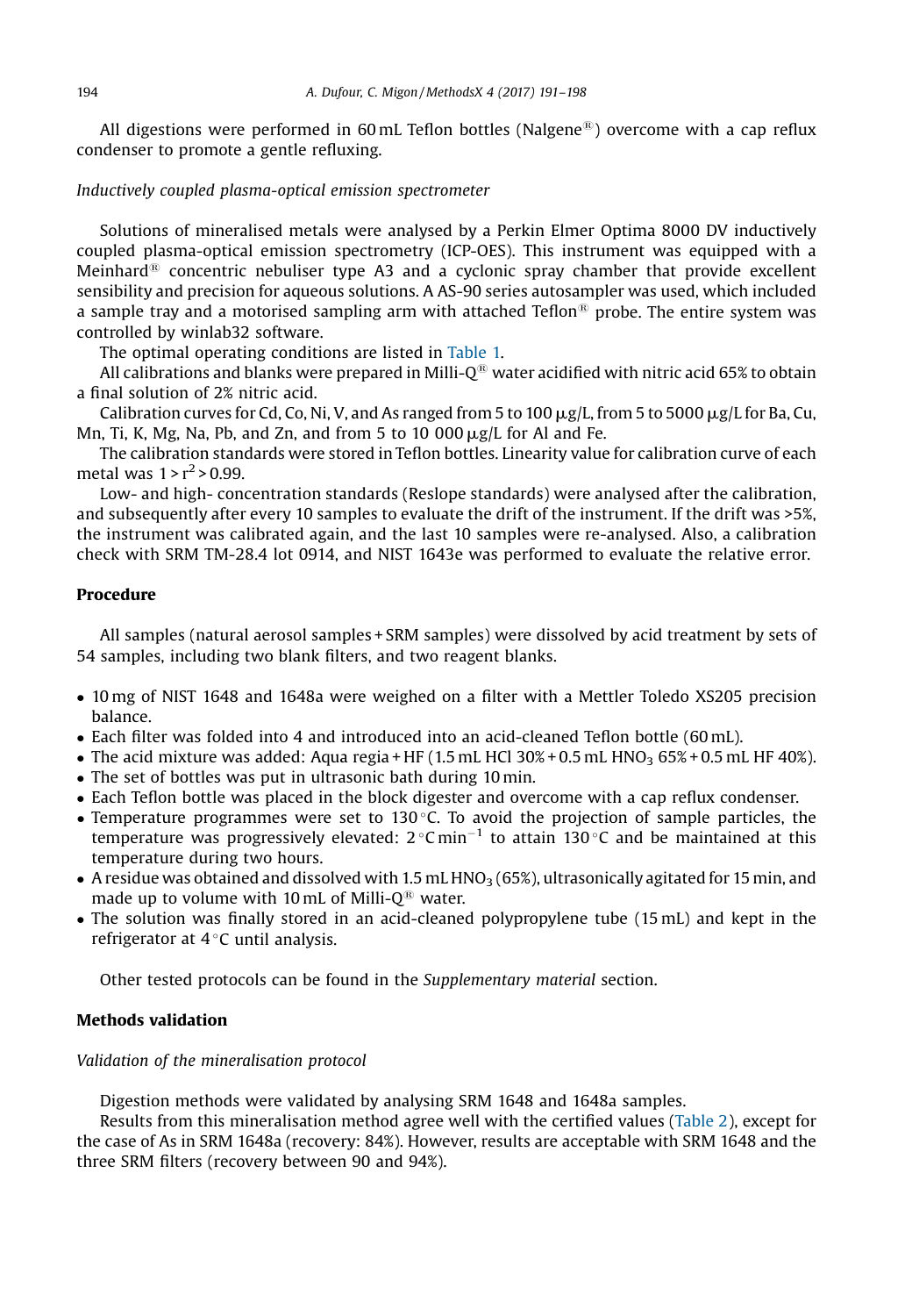|          | <b>SRM 1648</b>     |               |                                  | SRM 1648a           |               |                               |                                  | SRM B3-0561                      | SRM B3-0562                      | SRM B3-0563                   |
|----------|---------------------|---------------|----------------------------------|---------------------|---------------|-------------------------------|----------------------------------|----------------------------------|----------------------------------|-------------------------------|
| Elements | Certified<br>values | Units         | Average of<br>recovery<br>$(\%)$ | Certified<br>values | Units         | Average of<br>recovery<br>(%) | Certified<br>values<br>$(\mu g)$ | Average of<br>recovery<br>$(\%)$ | Average of<br>recovery<br>$(\%)$ | Average of recovery<br>(%)    |
| Al       | $3.42 \pm 0.11$     | %             | $97 \pm 1$                       | $3.43 \pm 0.13$     | $\%$          | $94 \pm 1$                    | $110 \pm 1$                      | $97 \pm 1$                       | $97 \pm 1$                       | $96 \pm 2$                    |
| As       | $115 \pm 10$        | $mg\,kg^{-1}$ | $94 \pm 7$                       | $115.5 \pm 3.9$     | $mg\,kg^{-1}$ | $84 \pm 7$                    | $3.76 \pm 0.04$                  | $90 \pm 4$                       | $92 \pm 2$                       | Dufour,<br>$91 \pm 1$         |
| Ba       | (737)               | $mg\,kg^{-1}$ | $92 \pm 3$                       |                     |               |                               | $18.4 \pm 0.2$                   | $96 \pm 1$                       | $95 \pm 1$                       | $97 \pm 1$                    |
| Cd       | $75 \pm 7$          | $mg\,kg^{-1}$ | $102 \pm 1$                      | $73.7 \pm 2.3$      | $mg\,kg^{-1}$ | $95 \pm 1$                    | $7.35 \pm 0.07$                  | $98 \pm 2$                       | $95 \pm 2$                       | $96 \pm 1$                    |
| Co       | (18)                | $mg\,kg^{-1}$ | $107 \pm 5$                      | $17.93 \pm 0.68$    | $mg\,kg^{-1}$ | $100 \pm 5$                   | $18.3 \pm 0.2$                   | $100 \pm 1$                      | $104 \pm 2$                      | Migon/MethodsX<br>$100 \pm 1$ |
| Cu       | $609 \pm 27$        | $mg\,kg^{-1}$ | $103 \pm 1$                      | $610 \pm 70$        | $mg\,kg^{-1}$ | $98 \pm 1$                    | $36.9 \pm 0.4$                   | $97 \pm 1$                       | $101 \pm 1$                      | $97 \pm 2$                    |
| Fe       | $3.91 \pm 0.1$      | %             | $97 \pm 1$                       | $3.92 \pm 0.21$     | %             | $93 \pm 1$                    | $256 \pm 3$                      | $95 \pm 1$                       | $95 \pm 1$                       | $96 \pm 2$                    |
| K        | $1.05 \pm 0.01$     | %             | $97 \pm 1$                       | $1.056 \pm 0.049$   | %             | $97 \pm 1$                    |                                  |                                  |                                  |                               |
| Mg       | (0.8)               | $\%$          | $98 \pm 5$                       | $0.813 \pm 0.012$   | %             | $96 \pm 5$                    | $36.6 \pm 0.4$                   | $96 \pm 1$                       | $96 \pm 1$                       | $95 \pm 4$                    |
| Mn       | $786 \pm 17$        | $mg\,kg^{-1}$ | $100 \pm 1$                      | $790 \pm 44$        | $mg\,kg^{-1}$ | $94 \pm 1$                    | $73.6 \pm 0.8$                   | $98 \pm 2$                       | $97 \pm 4$                       | $99 \pm 3$                    |
| Na       | $0.425 \pm 0.002$   | %             | $94 \pm 3$                       | $4240\pm60$         | $mg\,kg^{-1}$ | $95 \pm 3$                    |                                  |                                  |                                  |                               |
| Ni       | $82 \pm 3$          | $mg\,kg^{-1}$ | $101 \pm 1$                      | $81.1 \pm 6.8$      | $mg\,kg^{-1}$ | $97 \pm 1$                    | $29.7 \pm 0.3$                   | $99 \pm 1$                       | $100 \pm 2$                      | $102 \pm 1$                   |
| Pb       | $0.655 \pm 0.008$   | $\%$          | $101 \pm 2$                      | $0.655 \pm 0.033$   | %             | $95 \pm 1$                    | $18.2 \pm 0.2$                   | $94 \pm 2$                       | $93 \pm 2$                       | (2017)<br>$92 \pm 1$          |
| Ti       | (0.4)               | %             | $91 \pm 2$                       | $4021 \pm 86$       | $mg\,kg^{-1}$ | $92 \pm 2$                    | $17.8 \pm 0.4$                   | $99 \pm 1$                       | $98 \pm 1$                       | $99 \pm 1$                    |
| V        | $127 \pm 7$         | $mg\,kg^{-1}$ | $103 \pm 2$                      | $127 \pm 11$        | $mg\,kg^{-1}$ | $90 \pm 2$                    | $7.61 \pm 0.08$                  | $98 \pm 1$                       | $96 \pm 2$                       | $97 \pm 2$                    |
| Zn       | $0.479 \pm 0.014$   | %             | $103 \pm 1$                      | $4800 \pm 270$      | $mg\,kg^-$    | $98 \pm 1$                    | $111 \pm 1$                      | $98 \pm 3$                       | $96 \pm 1$                       | 198<br>$97 \pm 1$             |

Table 2 Recovery of standard reference material SRM samples (n = 10). Numbers between parentheses are non-certified values (given for information by the NIST).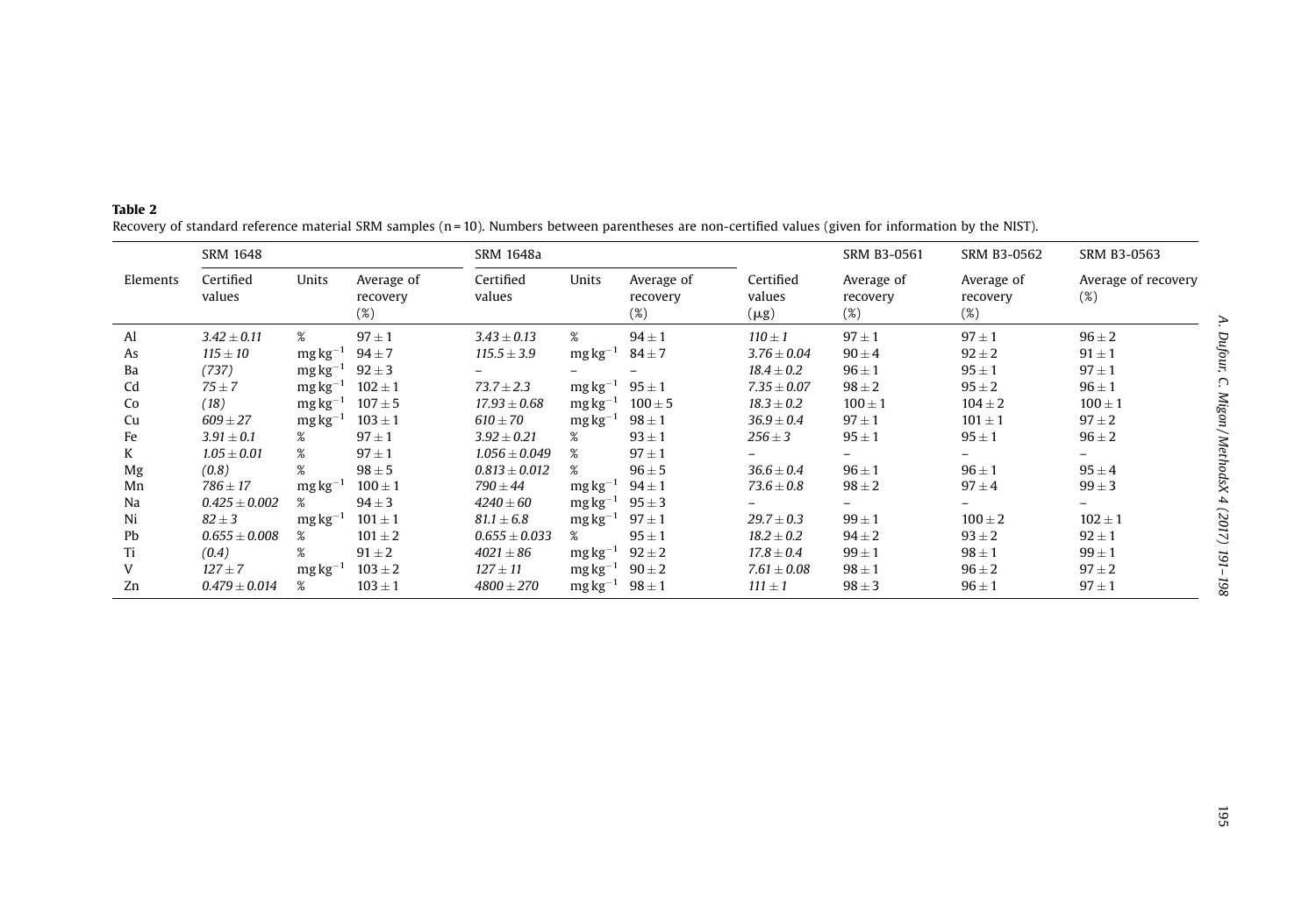| Table 3                                                   |  |  |
|-----------------------------------------------------------|--|--|
| Wavelengths, blanks, detection and quantification limits. |  |  |

| Elements | λ<br>(nm) | Average filter blank<br>$(\mu g L^{-1})$<br>$n = 10$ | Average reagent blank<br>$(\mu g L^{-1})$<br>$n = 10$ | Detection limit<br>$(\mu g L^{-1})$ | <b>Quantification limit</b><br>$(\mu g L^{-1})$ |
|----------|-----------|------------------------------------------------------|-------------------------------------------------------|-------------------------------------|-------------------------------------------------|
| Al       | 396.153   | 9.60                                                 | 3.30                                                  | 1.01                                | 3.35                                            |
| As       | 197.197   | 4.98                                                 | 2.98                                                  | 5.32                                | 17.72                                           |
| Ba       | 455.403   | 11.41                                                | 5.66                                                  | 0.03                                | 0.09                                            |
| Cd       | 228.802   | 2.80                                                 | 1.87                                                  | 0.41                                | 1.36                                            |
| Co       | 228.616   | 2.79                                                 | 1.66                                                  | 0.58                                | 1.93                                            |
| Cu       | 327.393   | 7.05                                                 | 0.28                                                  | 0.79                                | 2.65                                            |
| Fe       | 238.204   | 4.23                                                 | 1.38                                                  | 0.39                                | 1.29                                            |
| K        | 766.490   | 35.62                                                | 34.84                                                 | 1.20                                | 4.00                                            |
| Mg       | 285.213   | 14.84                                                | 3.68                                                  | 0.20                                | 0.65                                            |
| Mn       | 257.610   | 3.40                                                 | 2.28                                                  | 0.03                                | 0.12                                            |
| Na       | 589.592   | 41.33                                                | 30.66                                                 | 0.69                                | 2.29                                            |
| Ni       | 231.604   | 5.08                                                 | 2.18                                                  | 0.75                                | 2.51                                            |
| Pb       | 220.353   | 5.80                                                 | 4.80                                                  | 1.69                                | 5.62                                            |
| Ti       | 334.940   | 3.91                                                 | 3.60                                                  | 0.09                                | 0.30                                            |
| V        | 290.880   | 10.44                                                | 8.11                                                  | 0.60                                | 2.01                                            |
| Zn       | 206.200   | 7.73                                                 | 3.72                                                  | 0.30                                | 0.99                                            |

#### Validation of the analytical method

Theoretical detection limits (defined as three times the standard deviation of the blank) and quantitation limits (defined as ten times the standard deviation of the blank) were calculated by analysing the blank samples and were expressed in  $\mu$ g L<sup>-1</sup> for each element (Table 3).

The detection limits were  $<$ 1  $\mu$ g $\rm L^{-1}$  for most metals except Al, K and Pb ( $<$ 2  $\mu$ g $\rm L^{-1}$ ), and As (5.32  $\mu$ g L<sup>-1</sup>).

The precision of the method was evaluated by measuring NIST 1643e ( $n = 10$ ) and TM-28.4 for Ti. The%RSD were 1.5 (Al), 1.4 (As), 0.6 (Ba), 5.8 (Cd), 2.35 (Co), 3.43 (Cu),1.3 (Fe),1.9 (K), 0.1 (Mg), 0.7 (Mn), 1.5 (Na), 0.9 (Ni), 1.41 (Pb), 5.4 (Ti), 1.8 (V), and 1 (Zn).

The analytical procedure was checked by analysing two SRM samples: TM-28.4 lot 0914 and NIST 1643e. Table 4 shows the average recovery observed between certified and measured values.

#### Table 4

Validation of the analytical method, using standard reference material (SRM) samples. Average measured values were calculated from 10 replicates.

|          |           | <b>NIST 1643e</b>             |                                           | TM-28.4                       |                                           |  |
|----------|-----------|-------------------------------|-------------------------------------------|-------------------------------|-------------------------------------------|--|
| Elements | λ<br>(nm) | Certified<br>$(\mu g L^{-1})$ | Measured<br>(average)<br>$(\mu g L^{-1})$ | Certified<br>$(\mu g L^{-1})$ | Measured<br>(average)<br>$(\mu g L^{-1})$ |  |
| Al       | 396.153   | $141.8 \pm 8.6$               | $141.8 \pm 1.5$                           | $54.3 \pm 6.07$               | $48 \pm 4.3$                              |  |
| As       | 197.197   | $60.45 + 0.72$                | $59.6 \pm 0.86$                           | $6.27 + 0.558$                | $6.4 \pm 1.3$                             |  |
| Ba       | 455.403   | $544.2 \pm 5.8$               | $546.5 + 3.7$                             | $16 + 1.05$                   | $16.3 \pm 0.4$                            |  |
| Cd       | 228.802   | $6.568 + 0.073$               | $6.8 \pm 0.4$                             | $1.91 + 0.146$                | $2.1 \pm 0.1$                             |  |
| Co       | 228.616   | $27.06 \pm 0.32$              | $26.3 \pm 0.62$                           | $3.54 \pm 0.70$               | $4.8\pm0.5$                               |  |
| Cu       | 327.393   | $20.40 \pm 0.24$              | $20.4 \pm 0.7$                            | $4.90 \pm 0.381$              | $5 \pm 0.4$                               |  |
| Fe       | 238.204   | $22.76 + 0.31$                | $22.1 + 0.3$                              | $6.52 + 0.730$                | $5.9 + 0.5$                               |  |
| K        | 766.490   | $98.1 + 1.4$                  | $100.7 + 2.0$                             | $17.8 \pm 3.11$               | $18.2 \pm 0.6$                            |  |
| Mg       | 285.213   | $2034 + 29$                   | $2040.9 + 2.4$                            |                               |                                           |  |
| Mn       | 257.610   | $8037 + 98$                   | $7925.6 + 62.1$                           |                               |                                           |  |
| Na       | 589.592   | $38.97 + 0.45$                | $37 + 0.56$                               | $6.96 + 0.450$                | $6.6 \pm 2.6$                             |  |
| Ni       | 231.604   | $20740 + 260$                 | $21022.9 + 200.0$                         |                               |                                           |  |
| Pb       | 220.353   | $62.41 \pm 0.69$              | $63.6 \pm 0.9$                            | $9.87 + 0.944$                | $10.7 \pm 2.4$                            |  |
| Ti       | 334.940   |                               |                                           | $8.13 + 0.694$                | $8.6 + 1.35$                              |  |
| V        | 290.880   | $37.86 \pm 0.59$              | $37.5 \pm 0.7$                            | $3.18 \pm 0.324$              | $3.2 \pm 0.2$                             |  |
| Zn       | 206.200   | $78.5 \pm 2.2$                | $78.6 \pm 0.8$                            | $29.5 \pm 3.71$               | $30.7 \pm 0.7$                            |  |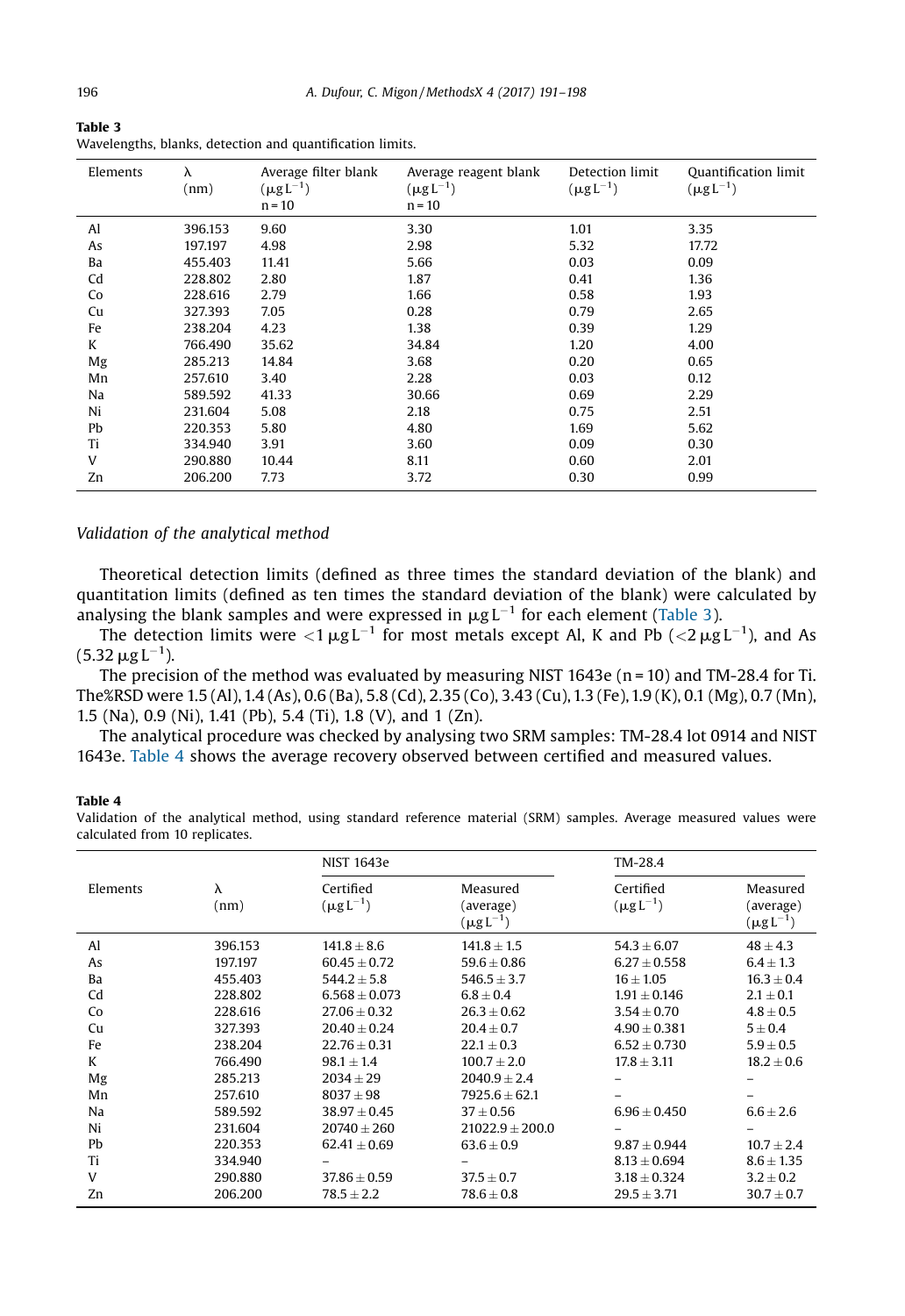#### Conclusion

The aim of the present work was to propose an alternative mineralisation protocol, adapted to the analysis of major and trace metals in atmospheric aerosol samples, permitting the complete digestion of refractory and labile metals at the same time and without loss, and using an ICP-OES spectrometer. Advantages of the proposed protocol are mainly easiness, reliability, possibility to digest an important number of samples at the same time (with using a hot block), reduction of costs (notably because of the use of hot block, and the use of ICP-OES), and better accordance with Occupational Health and Safety requirements, owing to the reduced use of acids, in particular HF. This protocol is now used routinely in the monitoring of atmospheric deposition of trace metals at North-western Mediterranean time-series stations in the framework of the Mediterranean Ocean Observing System for Environment (MOOSE), DOI: 10.6096/MOOSE.762 [9].

#### Acknowledgements

This work was partly supported by the French MOOSE network (funded by ALLENVI, INSU, Eurosites).

#### Appendix A. Supplementary data

Supplementary data associated with this article can be found, in the online version, at [http://dx.doi.](http://dx.doi.org/10.1016/j.mex.2017.05.002) [org/10.1016/j.mex.2017.05.002.](http://dx.doi.org/10.1016/j.mex.2017.05.002)

#### References

- [1] [A.A. Karanasiou, N.S. Thomaidis, K. Eleftheriadis, P.A. Siskos, Comparative study of pretreatment methods for the](http://refhub.elsevier.com/S2215-0161(17)30017-1/sbref0005) [determination of metals in atmospheric aerosol by electrothermal atomic absorption spectrometry, Talanta 65 \(2005\) 1196](http://refhub.elsevier.com/S2215-0161(17)30017-1/sbref0005)– [1202](http://refhub.elsevier.com/S2215-0161(17)30017-1/sbref0005).
- [2] [T. Okuda, E. Fujimori, K. Hatoya, H. Takada, H. Kumata, F. Nakajima, S. Hatakeyama, M. Uchida, S. Tanaka, K. He, Y. Ma, H.](http://refhub.elsevier.com/S2215-0161(17)30017-1/sbref0010) [Haraguchi, Rapid and simple determination of multi-elements in aerosol samples collected on quartz](http://refhub.elsevier.com/S2215-0161(17)30017-1/sbref0010) fiber filters by using EDXRF coupled with fundamental parameter quantifi[cation technique, Aerosol Air Qual. Res. 13 \(2013\) 1864](http://refhub.elsevier.com/S2215-0161(17)30017-1/sbref0010)–1876.
- [3] [L.I.D. da Silva, L. Yokoyama, L.B. Maia, M.I.C. Monteiro, F.V.M. Pontes, M.C. Carneiro, Evaluation of bioaccessible heavy metal](http://refhub.elsevier.com/S2215-0161(17)30017-1/sbref0015) [fractions in PM10 from the metropolitan region of Rio de Janeiro cityBrazil, using a simulated lung](http://refhub.elsevier.com/S2215-0161(17)30017-1/sbref0015) fluid, Microchem. J. 118 [\(2015\) 266](http://refhub.elsevier.com/S2215-0161(17)30017-1/sbref0015)–271.
- [4] [J. Marrero, R.J. Rebagliati, D. Gómez, P. Smichowski, A study of uniformity of elements deposition on glass](http://refhub.elsevier.com/S2215-0161(17)30017-1/sbref0020) fiber filters after [collection of airborne particulate matter \(PM-10\), using a high-volume sampler, Talanta 68 \(2005\) 442](http://refhub.elsevier.com/S2215-0161(17)30017-1/sbref0020)–447.
- [5] [S. Karthikeyan, U.M. Joshi, R. Balasubramanian, Microwave assisted sample preparation for determining water-soluble](http://refhub.elsevier.com/S2215-0161(17)30017-1/sbref0025) [fraction of trace elements in urban airborne particulate matter: evaluation of bioavailability, Anal. Chim. Acta 576 \(2006\)](http://refhub.elsevier.com/S2215-0161(17)30017-1/sbref0025) [23](http://refhub.elsevier.com/S2215-0161(17)30017-1/sbref0025)–30.
- [6] [K.X. Yang, K. Swami, L. Husain, Determination of trace metals in atmospheric aerosols with a heavy matrix of cellulose by](http://refhub.elsevier.com/S2215-0161(17)30017-1/sbref0030) [microwave digestion-inductively coupled plasma mass spectroscopy, Spectrochim. Acta B 57 \(2002\) 73](http://refhub.elsevier.com/S2215-0161(17)30017-1/sbref0030)–84.
- [7] [K. Swami, C.D. Judd, J. Orsini, K.X. Yang, L. Husain, Microwave assisted digestion of atmospheric aerosol samples followed by](http://refhub.elsevier.com/S2215-0161(17)30017-1/sbref0035) [inductively coupled plasma mass spectrometry determination of trace elements, Fresenius J. Anal. Chem. 369 \(2001\) 63](http://refhub.elsevier.com/S2215-0161(17)30017-1/sbref0035)–70.
- [8] [V. Celo, E. Dabek-Zlotorzynska, D. Mathieu, I. Okonskaia, Validation of simple microwave-assisted acid digestion method](http://refhub.elsevier.com/S2215-0161(17)30017-1/sbref0040) [using microvessels for analysis of trace elements in atmospheric PM 2.5 in monitoring and](http://refhub.elsevier.com/S2215-0161(17)30017-1/sbref0040) fingerprinting studies, Open [Chem. Biomed. Methods J. 3 \(2010\) 141.](http://refhub.elsevier.com/S2215-0161(17)30017-1/sbref0040)
- [9] C. Migon, A. Dufour, L. Coppola, P. Raimbault, V. Lagadec, Atmospheric deposition Cap Ferrat. SEDOO OMP (2015). 10.6096/ MOOSE.762.

#### Further reading: Supplementary data references.

- [1] C. Wang, W. Chen, M. Yang, P. Chiang. Microwave decomposition for airborne particulate matter for the determination of trace-elements by inductively-coupled plasma-mass spectrometry Analyst 1995; 120: 1681-1686
- [2] L.M.B. Ventura, B.S. Amaral, K.B. Wanderley, J.M. Godoy, A. Gioda. Validation method to determine metals in atmospheric particulate matter by inductively coupled plasma optical emission spectrometry J. Braz. Chem. Soc. 2014; 25: 1571-1582 [3] C. Peng, Z. Guo, F. Zhang. Existing state of potassium chloride in agglomerated sintering dust and its water leaching kinetics
- Trans. Nonferrous Met. Soc. China 2011; 21: 1847-1854 [4] P. Kulkarni, S. Chellam, J.B. Flanagan, R.K.M. Jayanty. Microwave digestion—ICP-MS for elemental analysis in ambient
- airborne fine particulate matter: rare earth elements and validation using a filter borne fine particle certified reference material Anal. Chim. Acta 2007; 599: 170-176
- [5] G. Toscano, A. Gambaro, G. Capodaglio, W.R.L. Cairns, P. Cescon. Assessment of a procedure to determine trace and major elements in atmospheric aerosol J. Environ. Monit. 2008; 11: 193-199